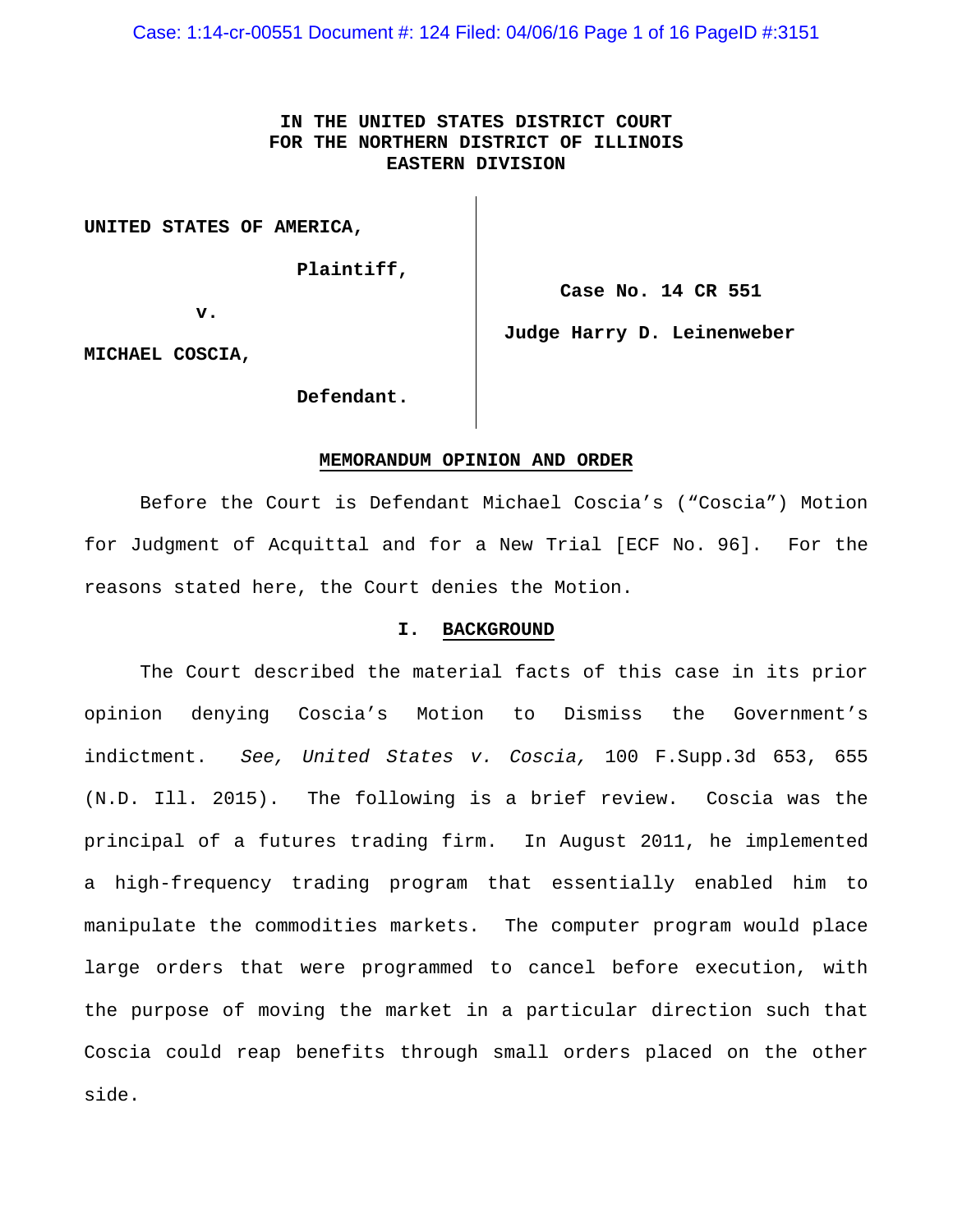## Case: 1:14-cr-00551 Document #: 124 Filed: 04/06/16 Page 2 of 16 PageID #:3152

After discovering the scheme, the Government charged Coscia with six counts of "spoofing" under  $7 \text{ U.S.C.}$   $\S$ §  $6c(a)(5)(C)$  and  $13(a)(2)$ , and six counts of commodities fraud under 18 U.S.C. § 1348. The case went to trial. A jury found Coscia guilty on all counts. He now challenges the sufficiency of the evidence for the verdict and claims the Court made numerous errors that gravely undermined the integrity of the trial. Accordingly, he renews his Motion for Judgment of Acquittal under Federal Rule of Criminal Procedure 29(c) and requests a new trial pursuant to Rule 33(a).

#### **II. LEGAL STANDARD**

The Court grants a motion for judgment of acquittal when the evidence is insufficient to sustain a conviction. FED. R. CRIM. P. 29(a). The Court views the evidence in the light most favorable to the Government and "will overturn [the] guilty verdict only if the record contains no evidence, regardless of how it is weighed, from which the jury could have concluded beyond a reasonable doubt that [the defendant] is guilty." *United States v. Moses,* 513 F.3d 727, 733 (7th Cir. 2008) (internal quotations and citations omitted).

The Court may grant a motion for a new trial if the interest of justice so requires. FED. R. CRIM. P. 32(a). In considering the motion, the focus is on "whether the verdict is against the manifest weight of the evidence, taking into account the credibility of the witnesses." *United States v. Washington,* 184 F.3d 653, 657 (7th Cir. 1999). Still, the Court should grant such motions "only [in] the

 $- 2 -$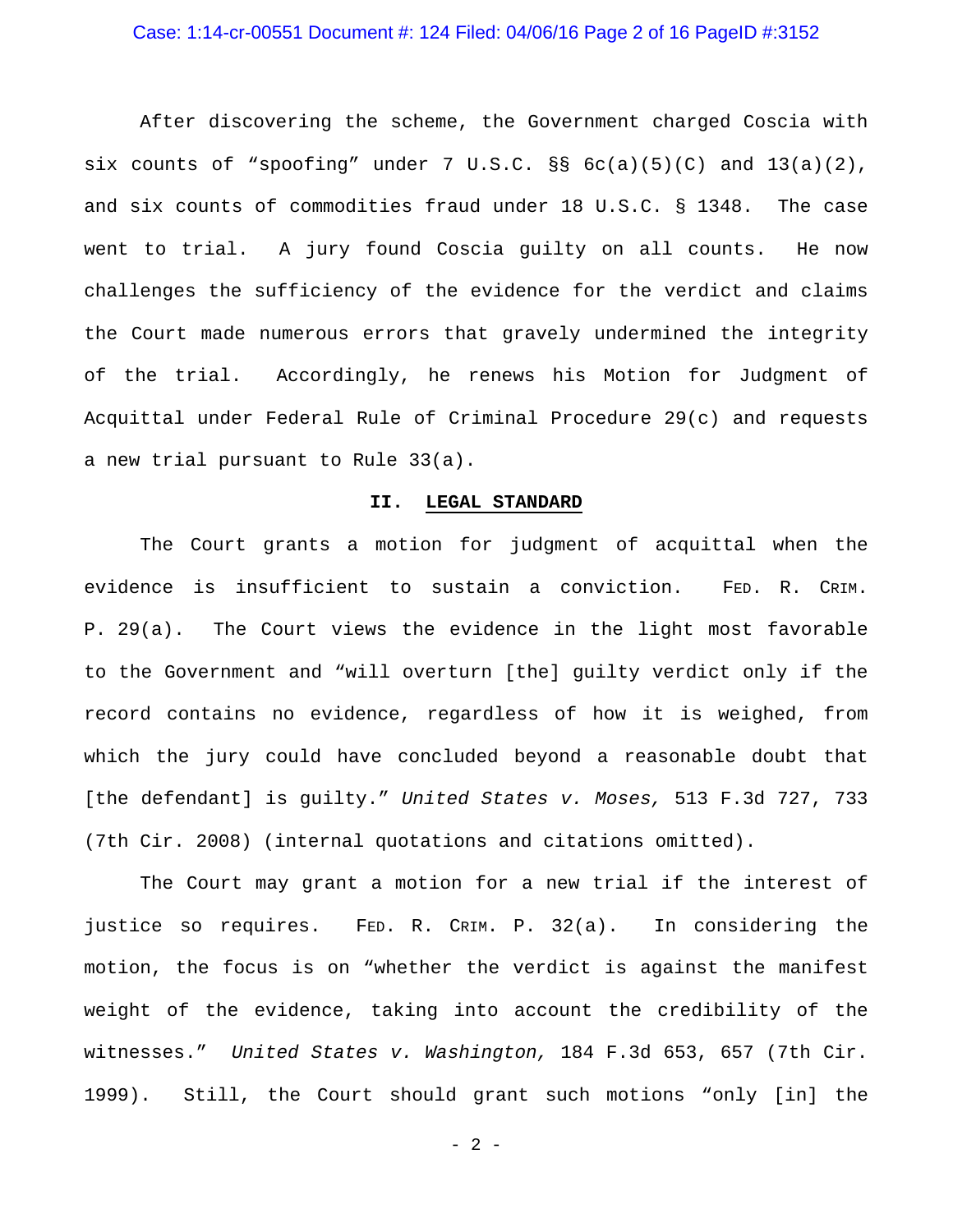most extreme cases." *United States v. Linwood,* 142 F.3d 418, 422 (7th Cir. 1998) (internal quotations and citations omitted).

## **III. ANALYSIS**

## **A. Commodities Fraud**

Coscia first challenges the jury's verdict that he committed commodities fraud. The relevant statute makes it a crime to "defraud any person in connection with any commodity for future delivery, or any option on a commodity for future delivery, or any security of an issuer with a class of securities registered [under certain provisions of the Exchange Act]." 18 U.S.C. § 1348. According to Coscia, the Government needed to show that his actual orders were false or deceptive, but instead the Government sought to prove that he committed fraud merely by inducing other market participants to trade with him. This "pure inducement" theory, says Coscia, ducked the statutory requirements for fraud.

Coscia mischaracterizes the Government's theory of the case; this Court has addressed the issue once already. *See, Coscia,* 100 F.Supp.3d at 660-61. As the Court noted then, the Second Circuit has held that "false representations or material omissions are not required for a conviction under § 1348(1)" as long as there is fraudulent intent, a scheme or artifice to defraud, and a nexus with a security. *United States v. Mahaffy,* 693 F.3d 113, 125 (2d Cir. 2012) (citing *United States v. Motz,* 652 F.Supp.2d 284, 294 (E.D.N.Y. 2009)). In the indictment (*see,* Indictment ¶¶ 3, 8, 11) and

 $- 3 -$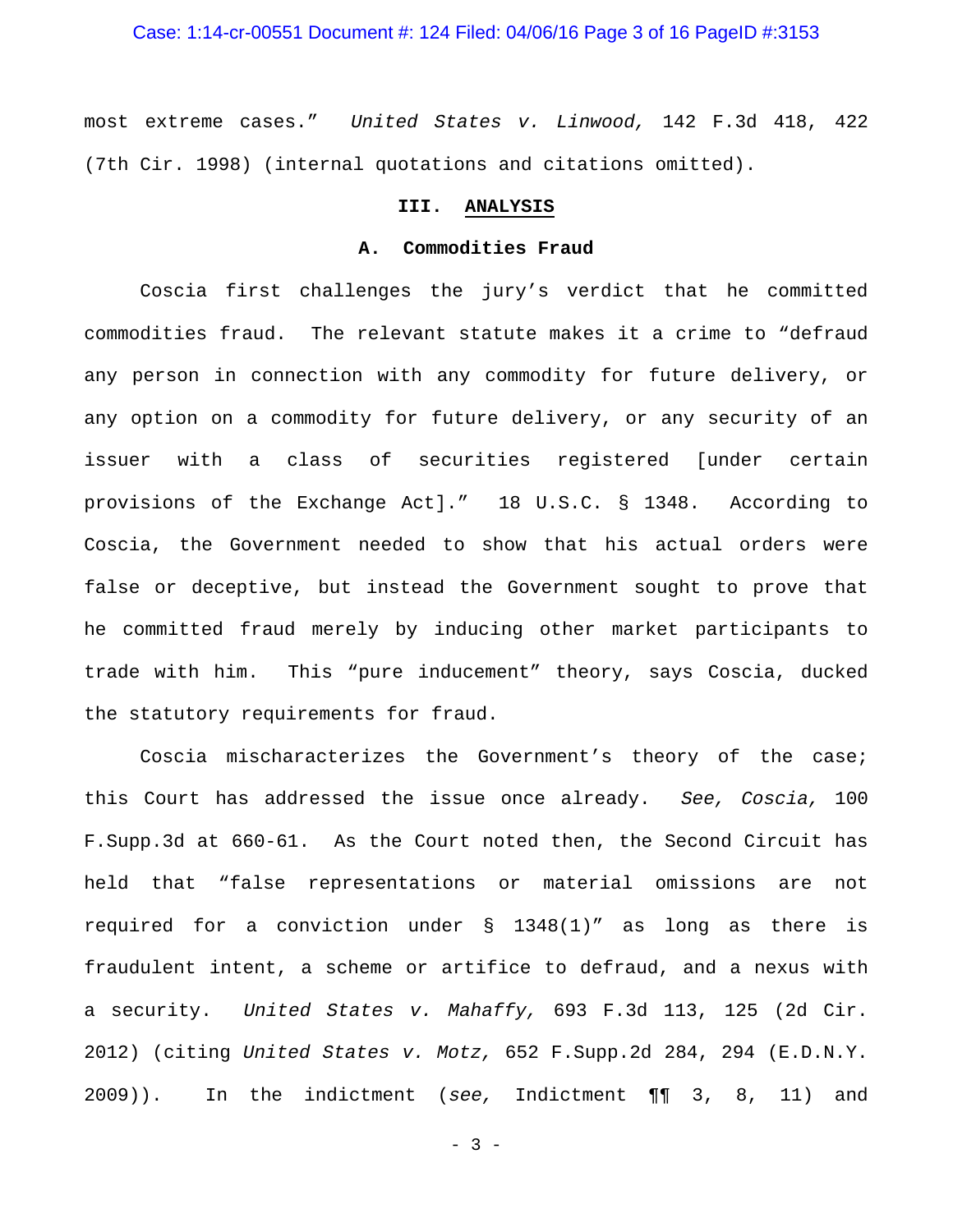## Case: 1:14-cr-00551 Document #: 124 Filed: 04/06/16 Page 4 of 16 PageID #:3154

throughout the trial, the Government alleged that Coscia engaged in a scheme to defraud by intentionally misleading market participants about price and volume information in the commodities markets through sham quote orders. That theory fits the requirements of the statute.

Whether the proof was sufficient is another matter, and Coscia contends the Government offered no evidence of any actual deception. Coscia's primary argument in this regard is that the orders he placed were not fraudulent, but rather real orders that stayed on the market for 100 to 450 milliseconds (a long time, he claims, by highfrequency trading standards). Some of the large orders, he points out, actually traded. This argument ignores the substantial evidence suggesting that Coscia never intended to fill large orders and thus sought to manipulate the market for his own financial gain.

At trial, Coscia's computer programmer testified that his trading program placed large "quote orders" designed to "stimulate the market," and the program attempted to cancel the large orders as soon as they started to fill. (Trial Tr. 463-65.) In addition, a timer was set on the quote orders, and the programmer testified that the orders' short duration on the market was intended to reduce the risk that they would be filled. (Trial Tr. 469.) The Government also contrasted Coscia's trading activity with that of other high frequency traders. It introduced evidence, for example, suggesting that Coscia placed many more large quote orders than other traders, and then cancelled them at an unusually high rate (on one exchange at

- 4 -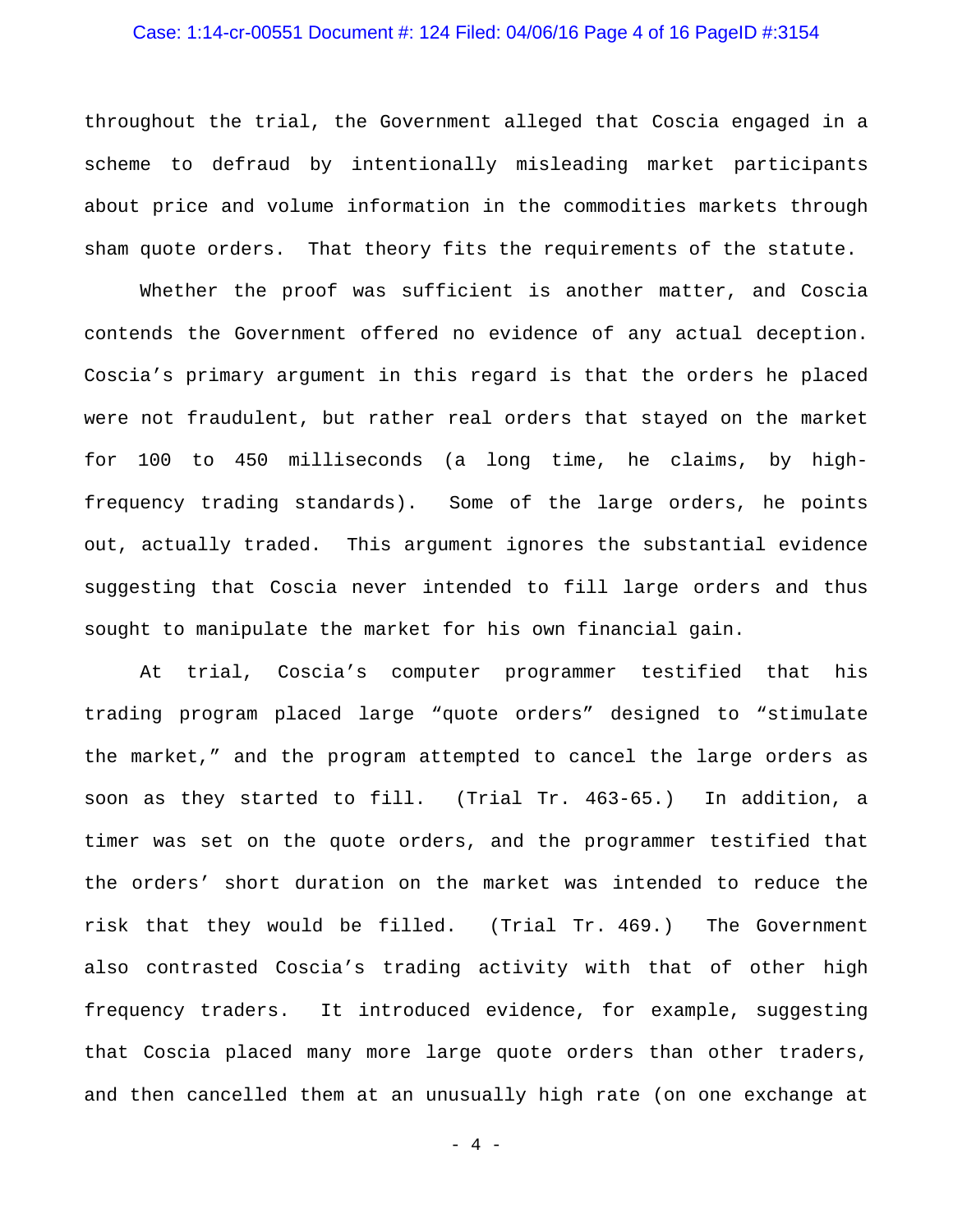## Case: 1:14-cr-00551 Document #: 124 Filed: 04/06/16 Page 5 of 16 PageID #:3155

a rate of 99%). (Trial Tr. 299-300; Govt. Exs. ICE Summ. Charts 2- 3.) The fact that some of his large orders were partially filled may have been a result of an imperfect program, as the Government points out – at least, the jury was entitled to believe so.

In short, the Government introduced ample evidence from which a reasonable jury could find intent to deceive. But even then, Coscia argues, the Government offered no proof that the deception related to a material matter. That's hard to understand, based on the nature of the deception. Drumming up interest on one side of the commodities market through the placement of large (though illusory) quote orders seems obviously material to other market participants' investment decisions. "Wash trades" are an analogous practice that the Securities Exchange Act explicitly forbids. *See,* 15 U.S.C. § 78i(a)(1). This practice entails deceptively trading the same shares back and forth in an effort to create an artificially high price for the stock. The Seventh Circuit has mentioned wash trading as an example of genuine market manipulation. *See, Sullivan & Long, Inc. v. Scattered Corp.,* 47 F.3d 857, 864 (7th Cir. 1995) (contrasting the legitimate market practice of short selling with wash trading); *but see, Stoller v. CFTC,* 834 F.2d 262, 265-67 (2d Cir. 1987) (reversing CFTC enforcement action under a different statute where CFTC guidance on wash trades was overbroad and shifting). The statutory prohibition against wash trading is silent on materiality, and that is no surprise: the relevant deception in a

 $-5 -$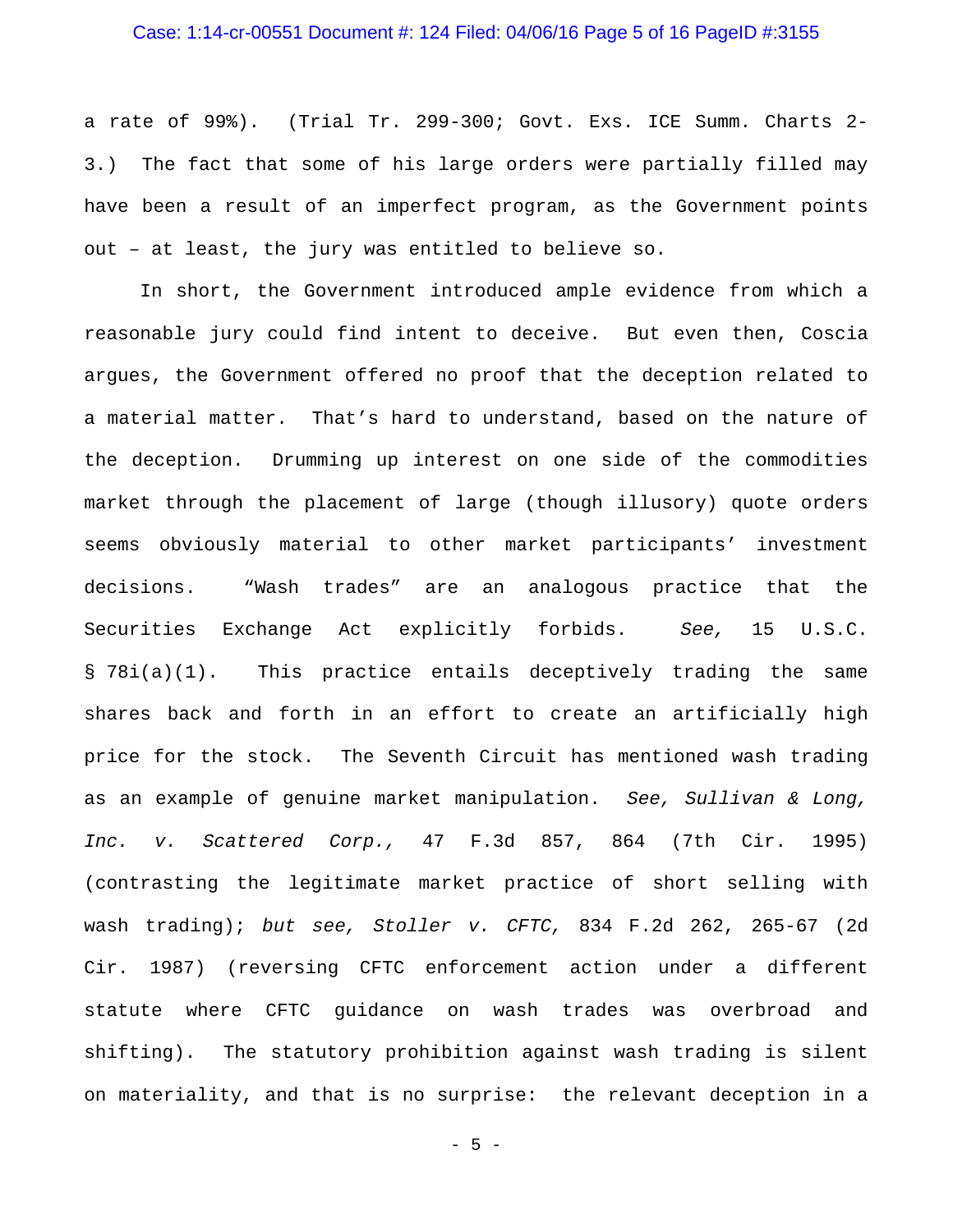## Case: 1:14-cr-00551 Document #: 124 Filed: 04/06/16 Page 6 of 16 PageID #:3156

wash trade necessarily conveys information about demand and price, which are quintessentially material to investors. The same was true of Coscia's deception.

That the deception was material is not only intuitive, it was supported by evidence at trial. Several witnesses testified that Coscia's large quote orders influenced their trading activity or had the potential to do so, based on the parameters of their own trading algorithms. (Trial Tr. 637, 644, 656, 696-698, 742, and 765.) In short, Coscia cannot claim fairly that the Government failed to prove the materiality of his deception. Because the Government offered sufficient proof of deception and materiality, the jury's guilty verdict on commodities fraud stands.

## **B. Spoofing**

 The next challenge concerns the verdict against Coscia for "spoofing." The relevant statute prohibits "any trading, practice, or conduct [that] . . . is of the character of, or is commonly known to the trade as, 'spoofing' (bidding or offering with the intent to cancel the bid or offer before execution)." 7 U.S.C.  $\S$   $6c(a)(5)(C)$ . Coscia resurrects the argument, already rejected by this Court, that the statute is void for vagueness. *See, Coscia,* 100 F.Supp.3d at 656- 59. The Court adopts the reasoning from its prior opinion on this topic and repeats only a few key points here. The question is whether the statute is unconstitutional as applied to Coscia's conduct, not as applied to the hypothetical conduct of other

- 6 -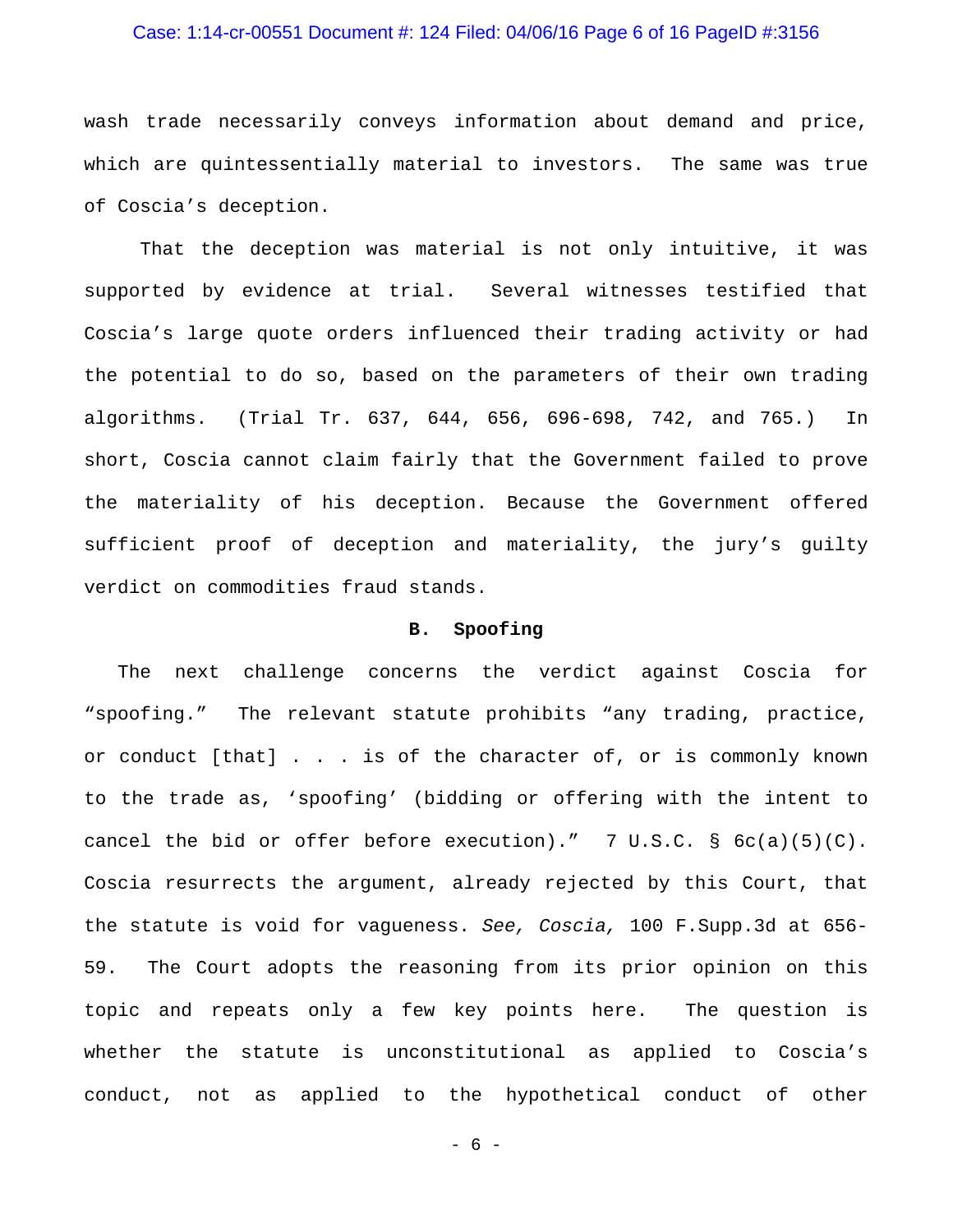## Case: 1:14-cr-00551 Document #: 124 Filed: 04/06/16 Page 7 of 16 PageID #:3157

commodities traders. *See, United States v. Mazurie,* 419 U.S. 544, 550 (1975). The Court is also mindful that it must interpret a statute in such a way to avoid declaring it unconstitutional, if reasonably possible. *See, Rust v. Sullivan,* 500 U.S. 173, 190-91 (1991) (citations omitted).

Coscia's primary argument for the statute's vagueness is that it encompasses much routine, innocuous conduct by commodities traders. The Court already rejected this notion as applied to Coscia, *see, Coscia,* 100 F.Supp.3d at 658-59, because his intent to cancel the orders before he executed them differentiated his conduct from other, legitimate practices such as fill-or-kill and partial-fill orders. Coscia now further argues that there is nothing "in the statutory text that would have provided [him] notice of [the] intent-toimmediately-cancel standard." (Def.'s Br. at 15.) Without fair notice that his conduct was criminal, his guilty verdict cannot stand. In inquiring about notice, "the touchstone is whether the statute, either standing alone or as construed, made it reasonably clear at the relevant time that the defendant's conduct was criminal." *United States v. Lanier,* 520 U.S. 259, 267 (1997).

Coscia had fair notice. It would be unreasonable to believe that Congress had intended to criminalize all orders that are eventually cancelled at any point, for any reason, under 7 U.S.C. § 6c(a)(5)(C). The definition of spoofing must be read in conjunction with the companion statutory provision that actually

- 7 -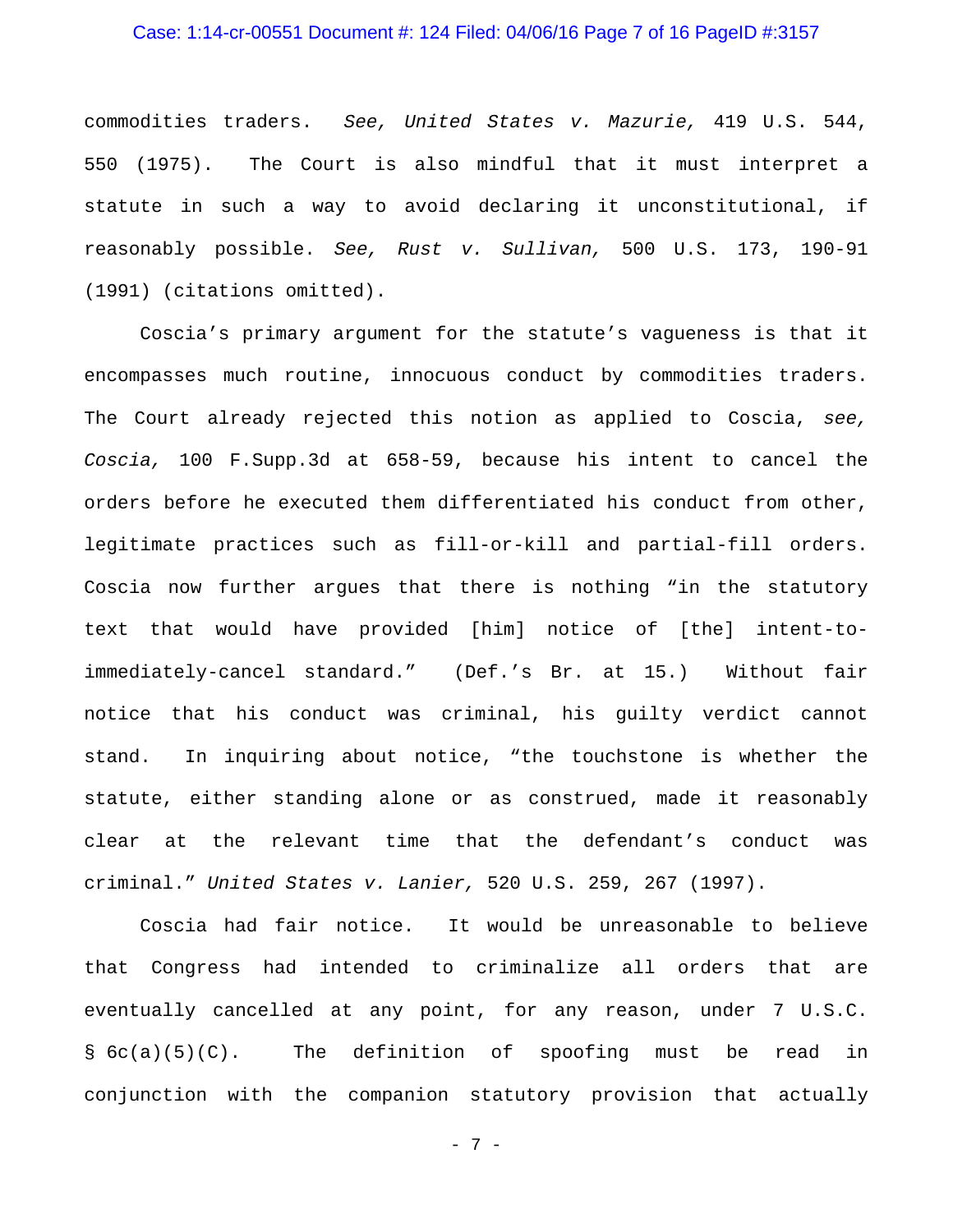## Case: 1:14-cr-00551 Document #: 124 Filed: 04/06/16 Page 8 of 16 PageID #:3158

criminalizes the conduct:  $13 \text{ U.S.C. }$   $\frac{13}{a}(a)(2)$  prohibits the manipulation or attempted manipulation of commodity prices generally, and prohibits knowing violation of the anti-spoofing rule. The purpose is clear: to prevent abusive trading practices that artificially distort the market. That, in turn, only occurs when there is intent to defraud by placing illusory offers (or put another way, by placing offers with the intent to cancel them before execution). Moreover, as the Court indicated in its previous discussion of wash trading, statutory prohibitions against specific forms of market manipulation are nothing new. *See, generally,* 15 U.S.C. § 78i.

Coscia also attacks the sufficiency of the evidence supporting the verdict for spoofing, arguing the Government failed to establish that he intended to cancel the orders in their entirety at the time he placed them with an intent to manipulate the market. But the Court has already described some of the relevant evidence that suggested intent to cancel under the commodities fraud count. For example, Coscia's computer program was designed to place large orders that would cancel automatically before being filled, for the purpose of manipulating the market, according to his programmer. Such evidence supports the guilty verdict on all counts.

## **C. Challenge to Jury Instructions**

Coscia challenges the jury instructions on two separate bases. "Jury instructions are sufficient if, taken together, they convey the

- 8 -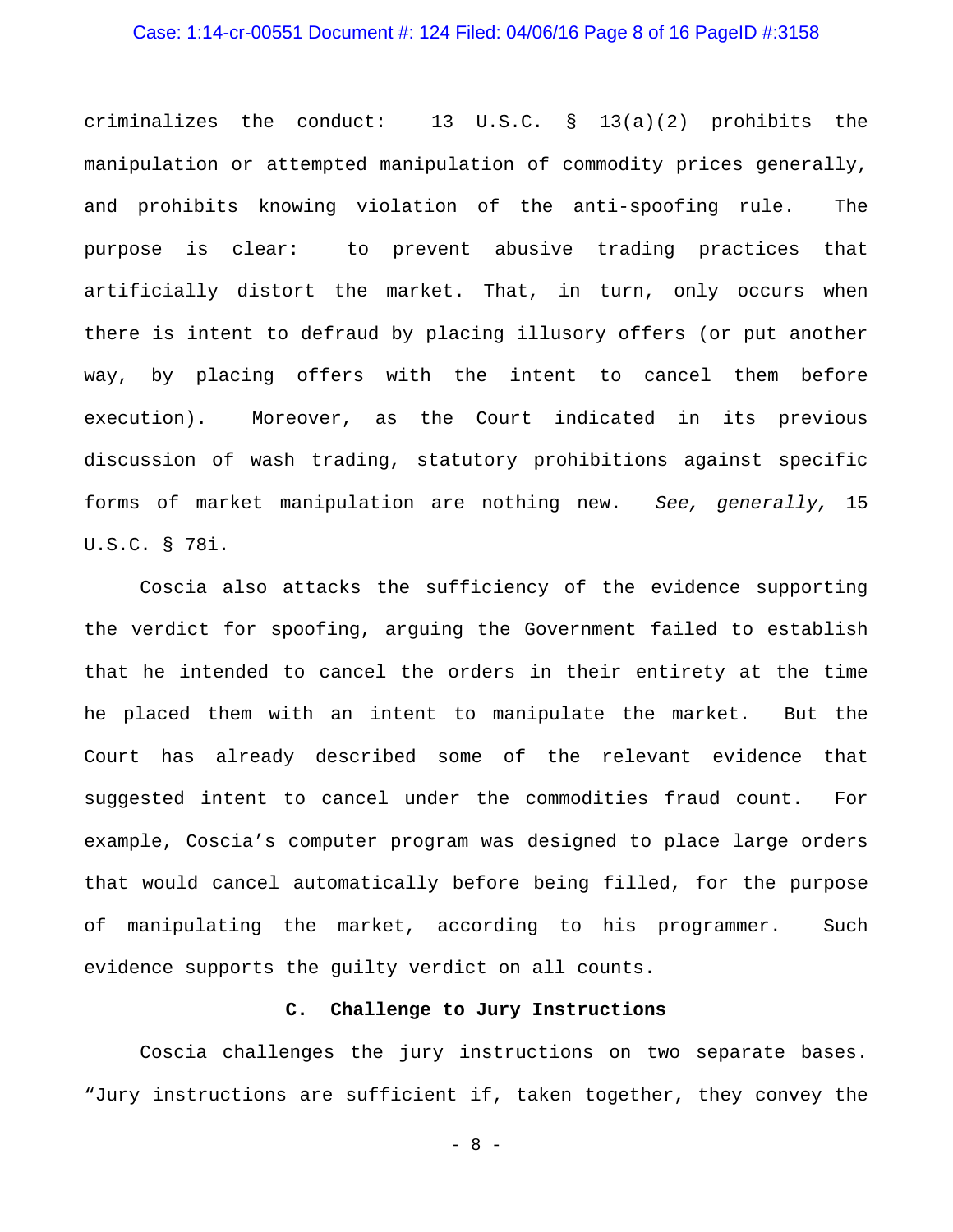#### Case: 1:14-cr-00551 Document #: 124 Filed: 04/06/16 Page 9 of 16 PageID #:3159

issues fairly and accurately." *United States v. Johnson,* 584 F.3d 731, 739 (7th Cir. 2009) (internal quotations and citations omitted). First, Coscia contends that the Court erred in refusing to adopt his proposed instruction on materiality for the commodities fraud charge. His proposed instruction reads:

It is not sufficient for the Government to prove that Mr. Coscia intended that his large-volume orders would induce others to react to allegedly deceptive market information and enter into futures transactions with him. The Government must also prove that Mr. Coscia's allegedly deceptive market information was intended to mislead others as to the quality or price of the futures transactions at issue, or otherwise to the nature of the bargain at issue. Stated differently, to prove that Mr. Coscia engaged in a scheme to defraud, he must have acted with intent to deprive others with whom he traded of the benefit of the bargain they struck.

(Suppl. to Prop. Jury Instr., ECF No. 74.)

This was an excessively wordy, potentially confusing formulation of what the Government had to prove.

To review, on the commodities fraud charge, the Government had to establish Coscia's fraudulent intent, a scheme or artifice to defraud, and a nexus with a security. *See, Mahaffy,* 693 F.3d at 125. The Court adopted a much more concise instruction than Coscia's proposal. (Jury Instr. No. 19.) The Court's instruction required the jury to find separately that there was a scheme to defraud and that Coscia acted with the intent to defraud; the instructions subsequently indicated that the scheme must be material, "which means it is capable of influencing the decision of the person to whom it is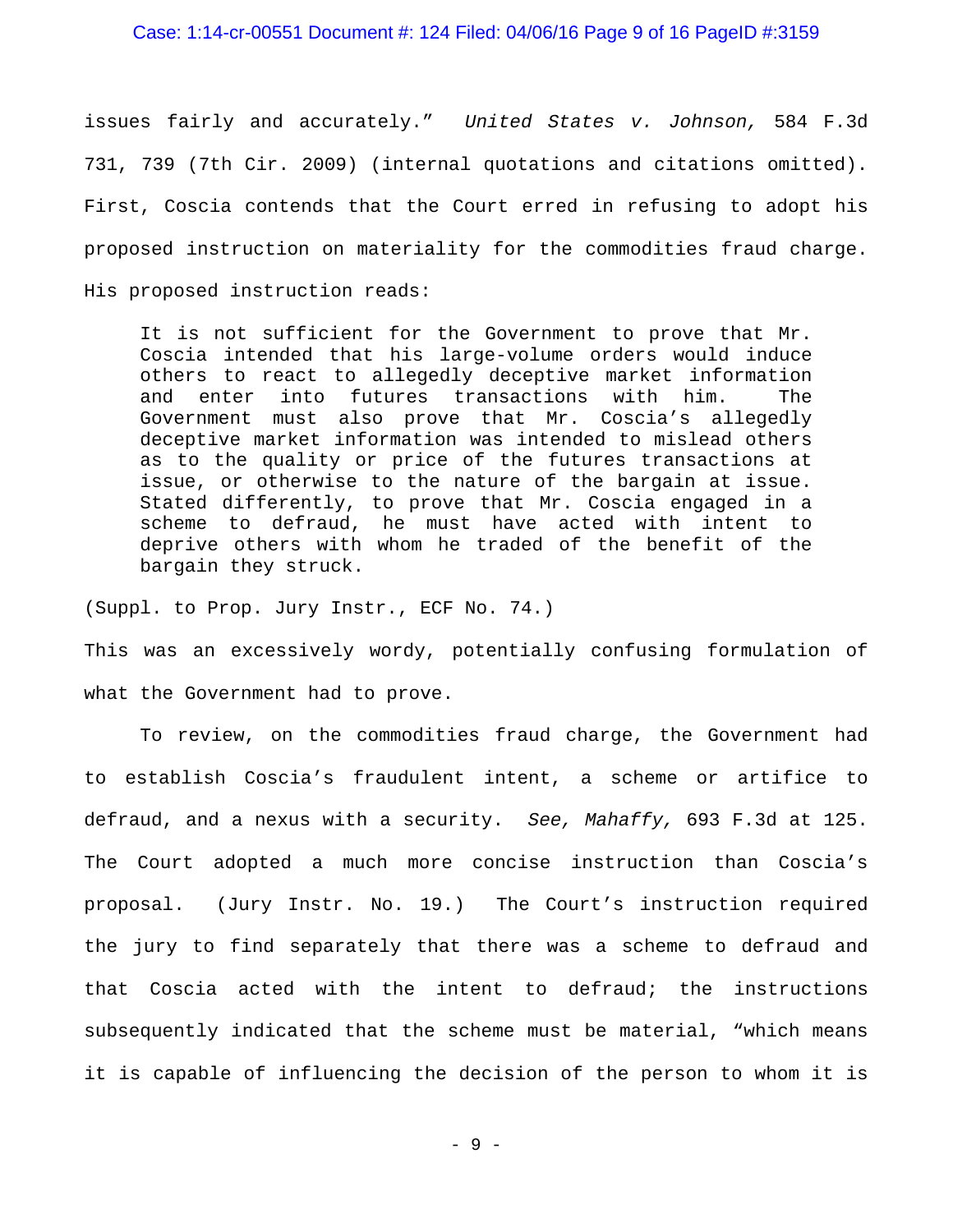#### Case: 1:14-cr-00551 Document #: 124 Filed: 04/06/16 Page 10 of 16 PageID #:3160

addressed." *Id*. This definition was borrowed directly from the Seventh Circuit's pattern instructions. *See, Pattern Criminal Jury Instructions of the Seventh Circuit* 399 (2012). The Court's instruction fairly and accurately captured all of the required elements of commodities fraud, and Coscia was not prejudiced by the exclusion of his proposed instruction.

The next challenge is to the instruction on the spoofing charge. Coscia argues that the Court should have adopted his proposed instruction regarding "conditional intent." According to him, the jury was not adequately apprised that if he intended to cancel orders only under some conditions, he was not guilty of spoofing. The instruction Coscia requested reads:

It is not sufficient for the Government to prove . . . that [Coscia] intended to cancel the bid or offer under some, but not all, conditions. Put another way, if you find that Mr. Coscia intended to execute his bid or offer under some, but not all circumstances, then the Government has failed to prove that he had an intent to cancel the bid or offer before execution, and this element has not been satisfied.

(Prop. Jury Instr., ECF No. 59.)

The instruction the Court ultimately adopted reads, in relevant part:

"Spoofing" is defined as bidding or offering with the intent to cancel the bid or offer before execution. To find this element satisfied, you must find that the government has proven beyond a reasonable doubt that, at the time Mr. Coscia entered the bid or offer specified in the Count that you are considering, he intended to cancel the entire bid or offer before it was executed, and that he did not place the bid or offer as part of a legitimate, good-faith attempt to execute at least part of that bid or offer.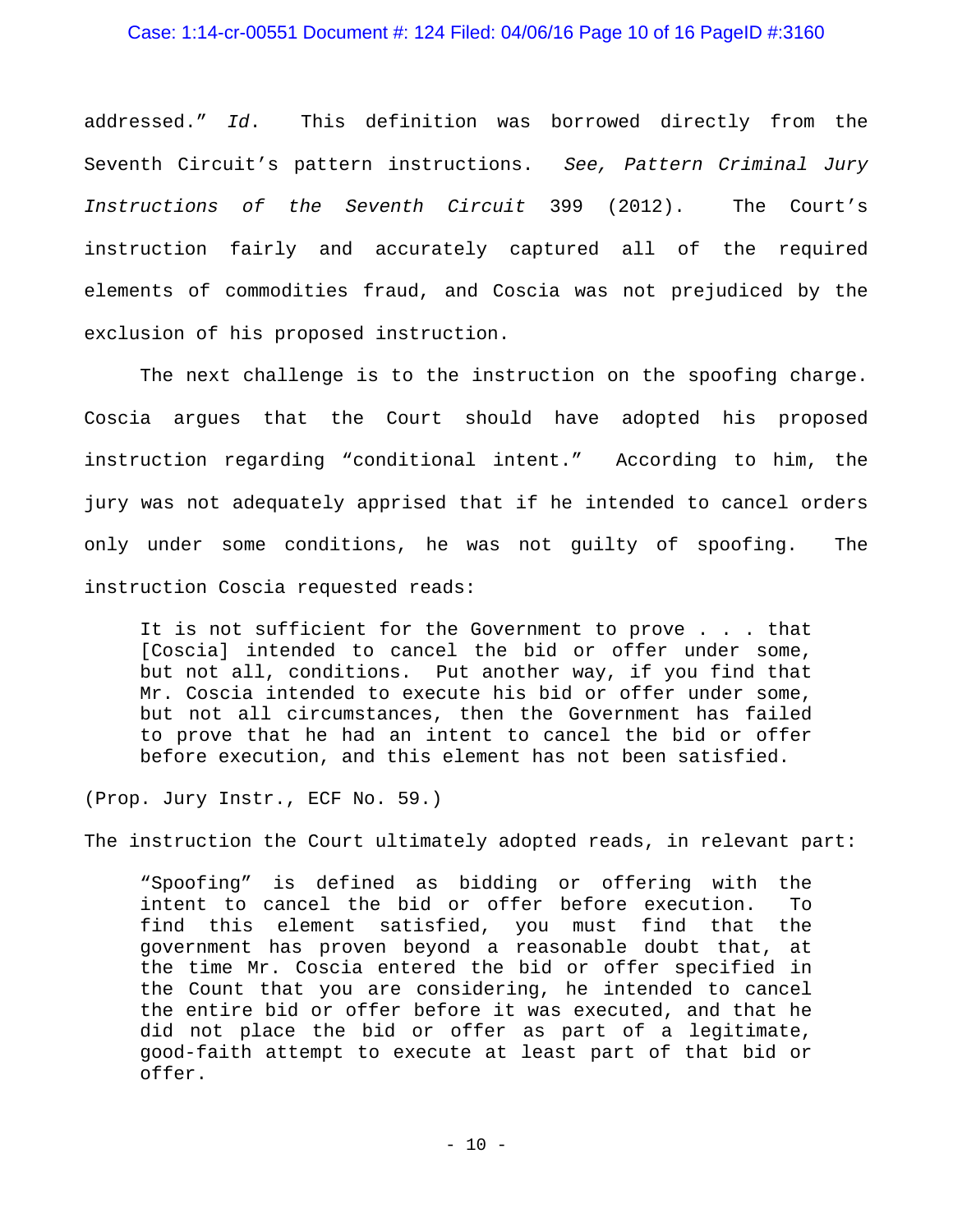(Jury Instr. 24.)

The Court's instruction emphasized that the Government had to prove Coscia entered the relevant bid or offer with the intent to cancel it entirely before it was executed. The instruction therefore did not foreclose any defense by Coscia. He remained free to argue that his trading program only cancelled orders under certain conditions. And if that were true, it would necessarily mean that he did not have a preexisting intention "to cancel the entire bid or offer before it was executed." (Jury Instr. 24.) The instruction allowed the jury to consider fully his "conditional intent" defense, and they rejected it. In short, the Court's instruction on the spoofing charge fairly and accurately captured the required elements.

#### **D. False and Prejudicial Testimony**

Coscia challenges various aspects of testimony given by the Government's witnesses, claiming the testimony undermined his right to a fair trial. He first claims that two Government witnesses – Bessembinder and Dermenchyan – inappropriately testified regarding his intent in violation of Federal Rules of Evidence 704 and 701. Rule 704(b) prohibits expert witnesses from opining on a criminal defendant's mental state that constitutes an element of the crime. FED. R. EVID. 704(b). Rule 701(a) allows non-experts to provide an opinion as long as it is rationally based on the witness's perception, helpful to understanding the evidence, and not based on scientific or technical knowledge. FED. R. EVID. 701(a).

- 11 -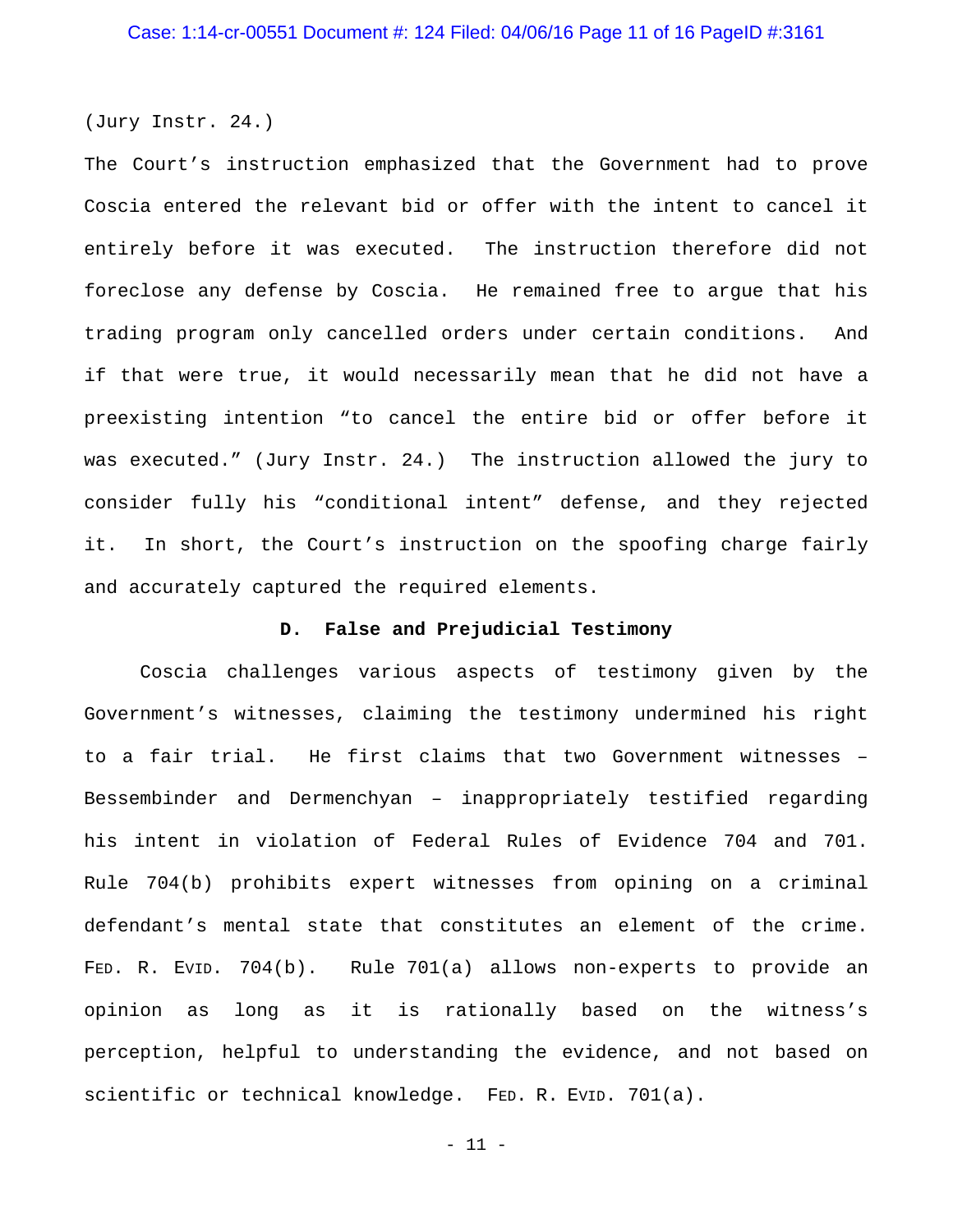Bessembinder served as an expert witness for the Government. Coscia claims that Bessembinder's testimony crossed the line into testimony about Coscia's mental state, but that is a stretch too far. The Government asked Bessembinder to explain Coscia's testimony regarding his trading patterns. (Trial Tr. 1389-90.) Bessembinder testified that "the only way that trading is generated in the electronic futures markets is through order submission. So if one is seeking to generate trading, seeking to generate a reaction, the only way one could do that is by inducing people to change their order submissions." (Trial Tr. 1390.) The Government then asked Bessembinder if he observed data in evidence consistent with that description. He responded:

Well, in particular, the high fill rates on the small orders. They were not only very high relative to the fill rates on the large orders, they are actually remarkably high for fill rates for other high frequency traders, so the high fill rates on the small orders are certainly very much consistent with the idea that the reaction that was generated was to induce other traders to submit orders to trade against, interact with the small orders.

(Trial Tr. 1391.)

This testimony fell safely within Rule 704(b)'s limitations. Bessembinder opined on direct testimony from Coscia; he stated, as an expert witness, his belief that the data in evidence differentiated Coscia's trading patterns from that of other high-frequency traders. Coscia then immediately had the opportunity to cross-examine Bessembinder on this opinion. Bessembinder did not testify that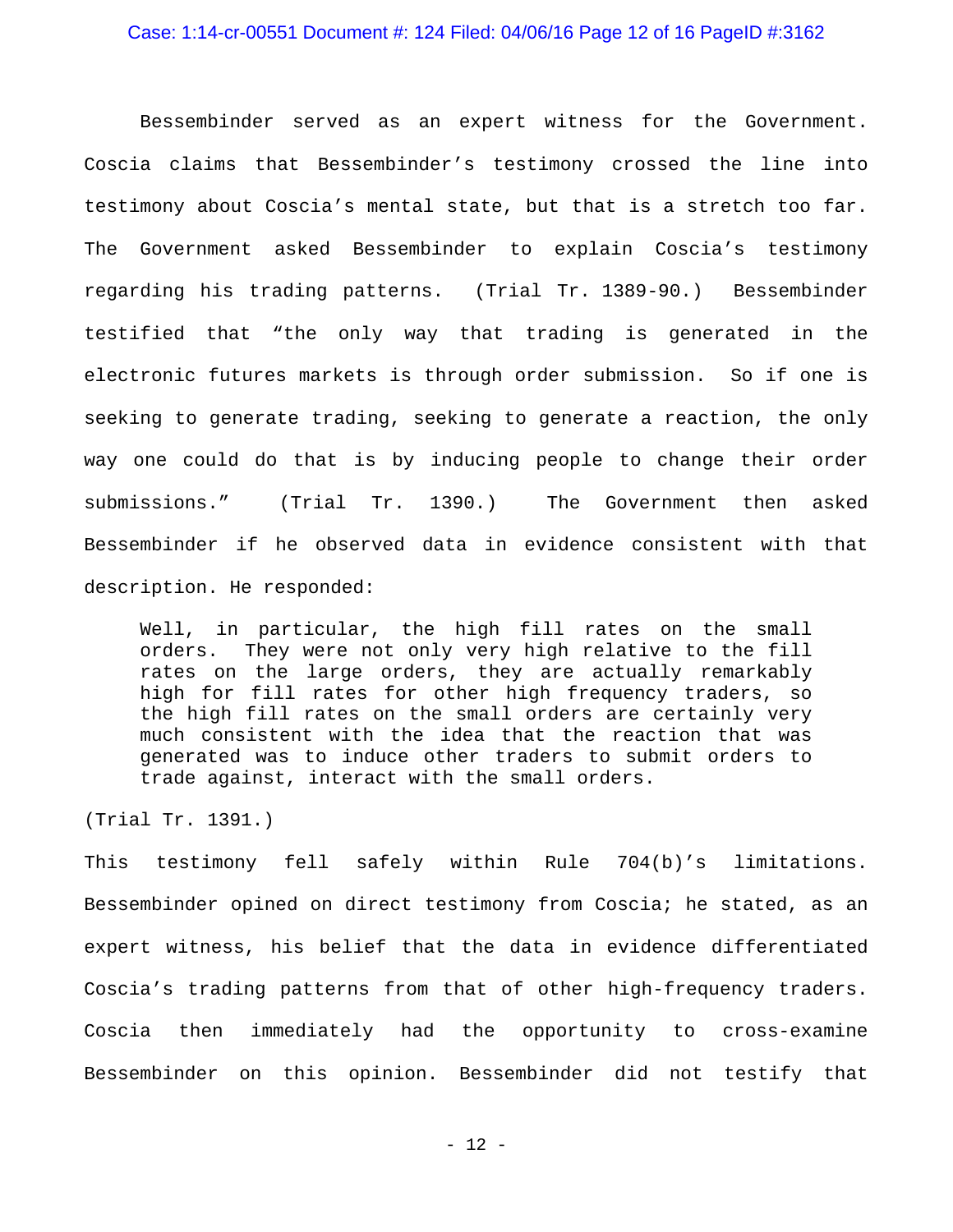## Case: 1:14-cr-00551 Document #: 124 Filed: 04/06/16 Page 13 of 16 PageID #:3163

Coscia intended to deceive the market or intended to cancel orders; the testimony did not implicate intent as to any element of the crime charged.

Coscia next contends that Dermenchyan, a lay witness and a commodities trader, improperly testified to matters outside of his personal knowledge in violation of Rule 701(a). As Coscia concedes, lay witnesses may testify as to intent. *See, United States v. Locke,* 643 F.3d 235, 240 (7th Cir. 2011). Dermenchyan testified that, on a particular day, he noticed unusual trading patterns: "[A]fter noticing the behavior and doing a little more research, I was able to . . . figure out that essentially these large orders were placed with the – from my perspective and the conclusions I made at the time, with the intention of inducing other participants to trade." (Trial Tr. 652.) Dermenchyan continued to describe the patterns he observed, and stated again that the pattern "was very consistent behavior which led me to conclude at that time that those orders were placed with the intention of essentially moving the market down and then pushing the market back up." (Trial Tr. 653.)

Even if these statements related to Coscia's intent, they were within Dermenchyan's first-hand knowledge and so satisfied the requirements of Rule 701(a). Dermenchyan testified about his direct observations of the market on a particular day as a commodities trader. His testimony would have been pointless had he been barred from explaining his interpretation of the pattern. And Coscia had

- 13 -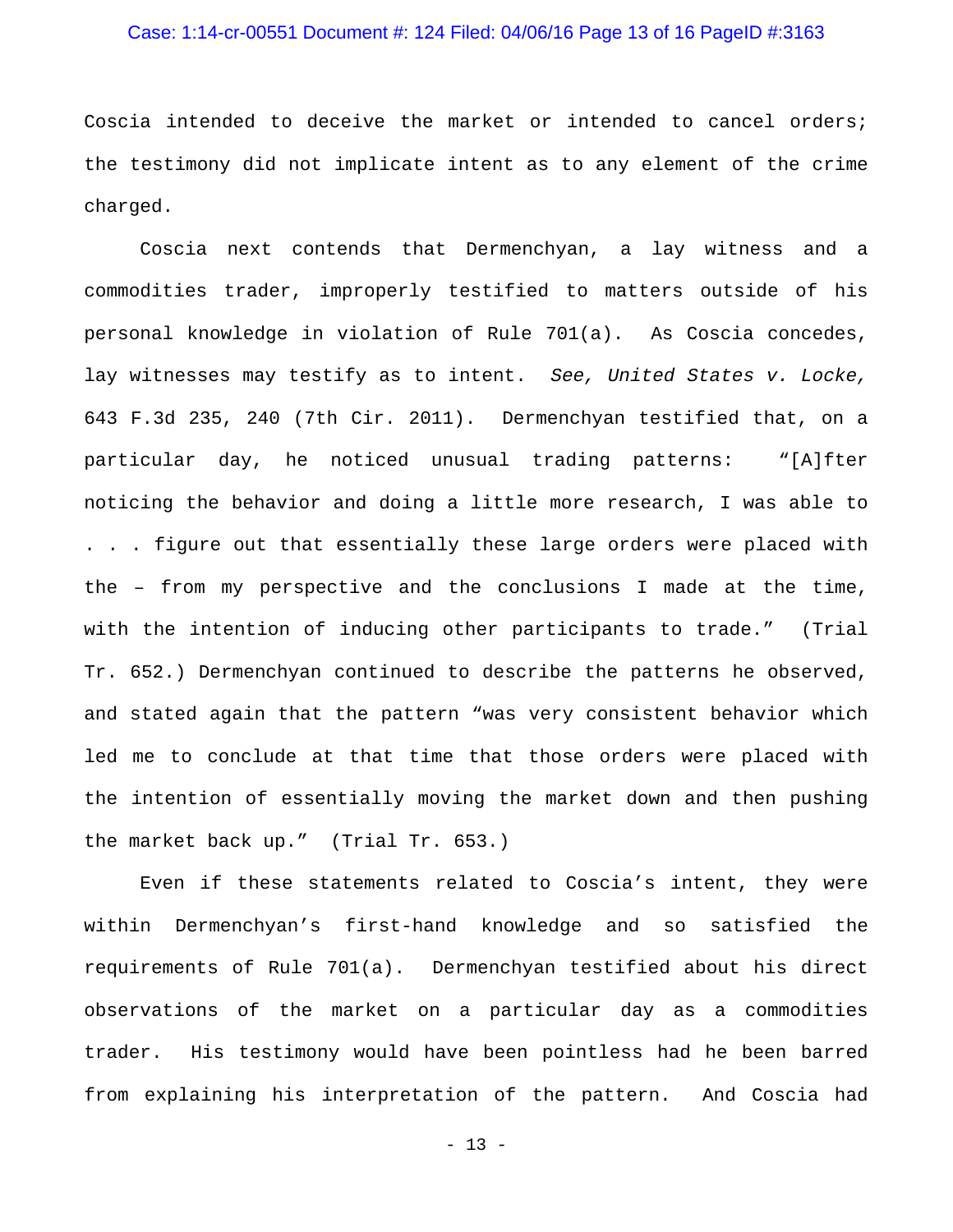## Case: 1:14-cr-00551 Document #: 124 Filed: 04/06/16 Page 14 of 16 PageID #:3164

the opportunity to challenge his interpretation on cross-examination. The statements did not undermine the fairness of the trial.

Coscia additionally claims that Dermenchyan and another lay witness, Redman, gave the sort of scientific or technical opinion testimony proscribed by Rule 701(c). Both witnesses testified about market patterns they observed; these observations were based on their direct experience. Coscia objects to a few relatively brief passages in which the witnesses discuss supply and demand, and use the terms "buying pressure" and "selling pressure." (Trial Tr. 276, 278-79; 654, 682).

It is true that "testimony which goes beyond the observations that a normal person could make, and is based instead on the specialized knowledge obtained through experience in the field," must comply with Rule 702 as expert testimony. *United States v. Jones,* 739 F.3d 364, 369 (7th Cir. 2014). But that was not the sort of testimony offered here. Dermenchyan's and Redman's testimony contained rudimentary statements about supply and demand, concepts that are relatively easy to grasp. As traders, the witnesses had to speak about these concepts in order to describe their own observations about market activity at specific points in time. Because the statements were based on their personal knowledge and were not offered as opinions based on their years of expertise, the statements complied with Rule 701. *See, United States v. Cheek,* 740 F.3d 440, 447-48 (7th Cir. 2014) (holding that when a law enforcement

- 14 -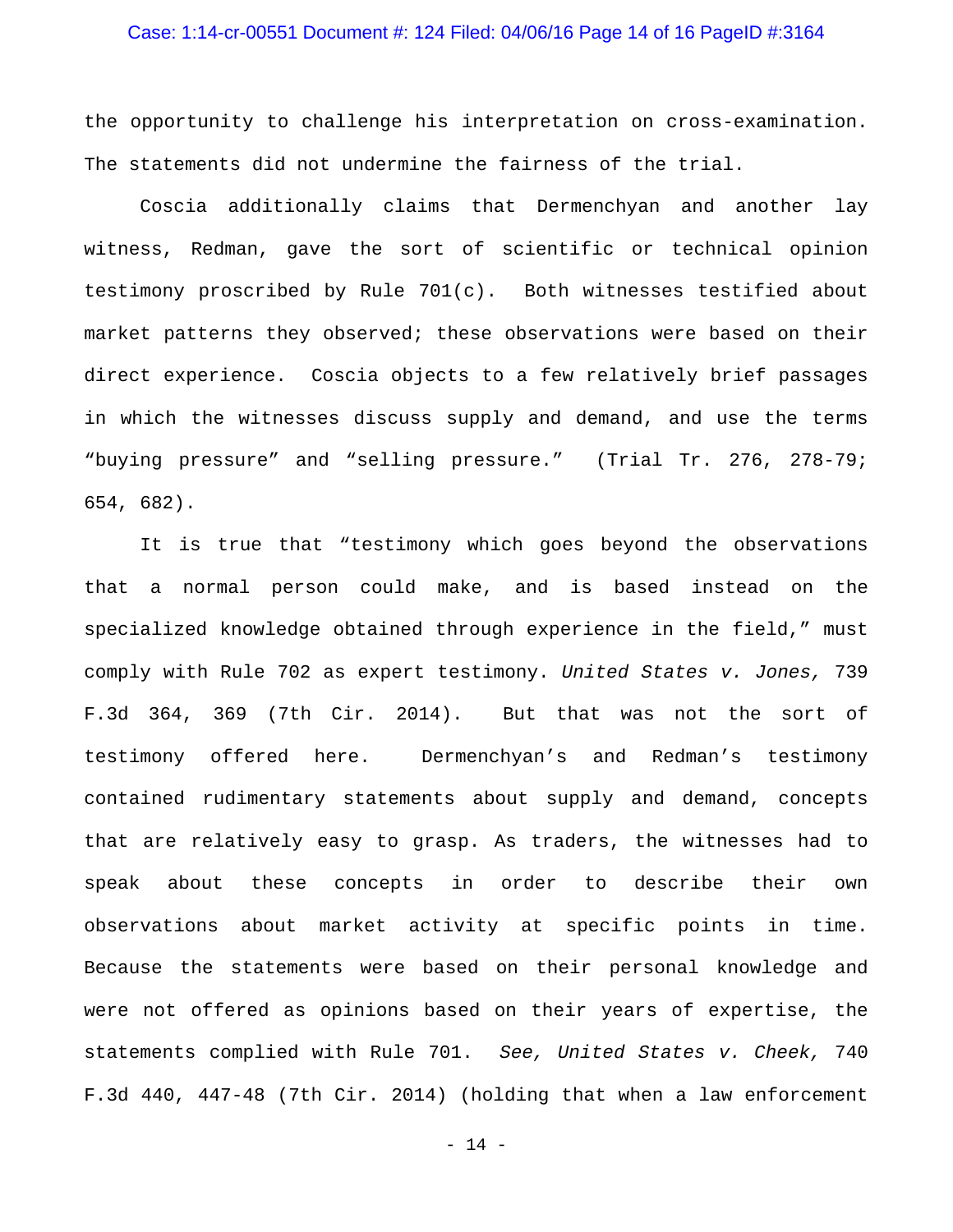#### Case: 1:14-cr-00551 Document #: 124 Filed: 04/06/16 Page 15 of 16 PageID #:3165

officer testifies using technical terms but based on his personal knowledge of a relevant investigation, the officer testifies as a lay witness).

Dermenchyan and Redman also made statements that Coscia now contends were false. When a defendant demands a new trial based on alleged false testimony, the proper analysis asks whether:

(a) the court is reasonably well satisfied that the testimony given by a material witness is false; (b) the jury might have reached a different conclusion absent the false testimony or if it had known that testimony by a material witness was false; and (c) the party seeking the new trial was taken by surprise when the false testimony was given and was unable to meet it or did not know of its falsity until after the trial.

*United States v. Bender,* 539 F.3d 449, 456 (7th Cir. 2008) (internal brackets and citations omitted).

First, Coscia objects to Redman's statement that on a particular day, Coscia sustained a loss due to execution of his large buy orders. (Trial Tr. 303-04.) The loss that day, Coscia counters, resulted from execution of his small orders rather than the large ones. Second, Coscia takes issue with Dermenchyan's statement that he witnessed a trading pattern repeat 4,000 times in one day. (Trial Tr. 651.) This is wrong, Coscia claims, because on that day he entered only 1,836 orders in total.

The two challenged statements are slight compared to the amount of other evidence the Government offered at trial on these points. The Government introduced substantial evidence about Coscia's trading

- 15 -